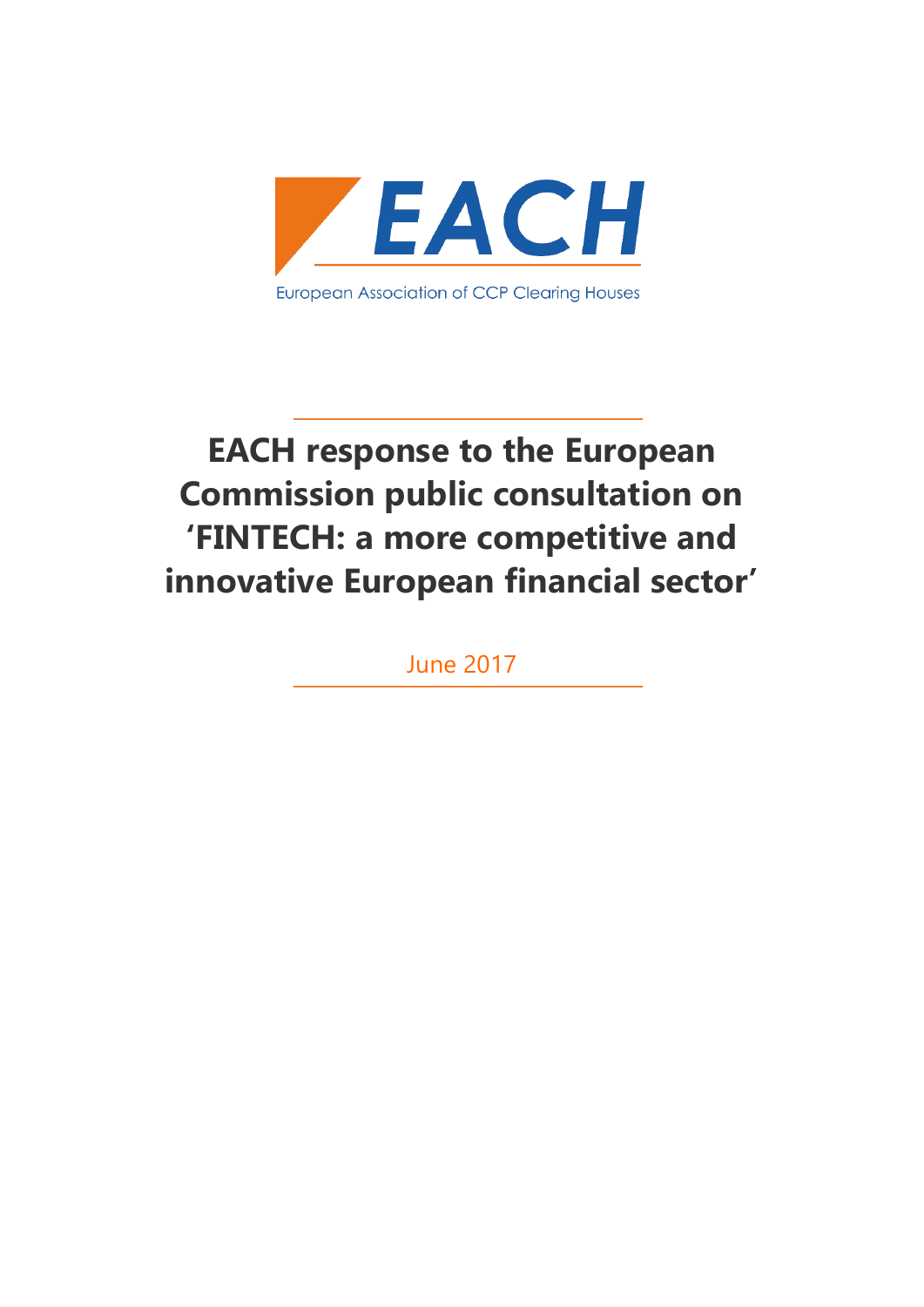#### **EACH Response – European Commission public consultation 'FINTECH: a more competitive and innovative European financial sector' – June 2017**

| L. | Bringing down operational costs and increasing efficiency for the industry3      |  |
|----|----------------------------------------------------------------------------------|--|
|    | Disintermediating financial services: is Distributed Ledger Technology (DLT) the |  |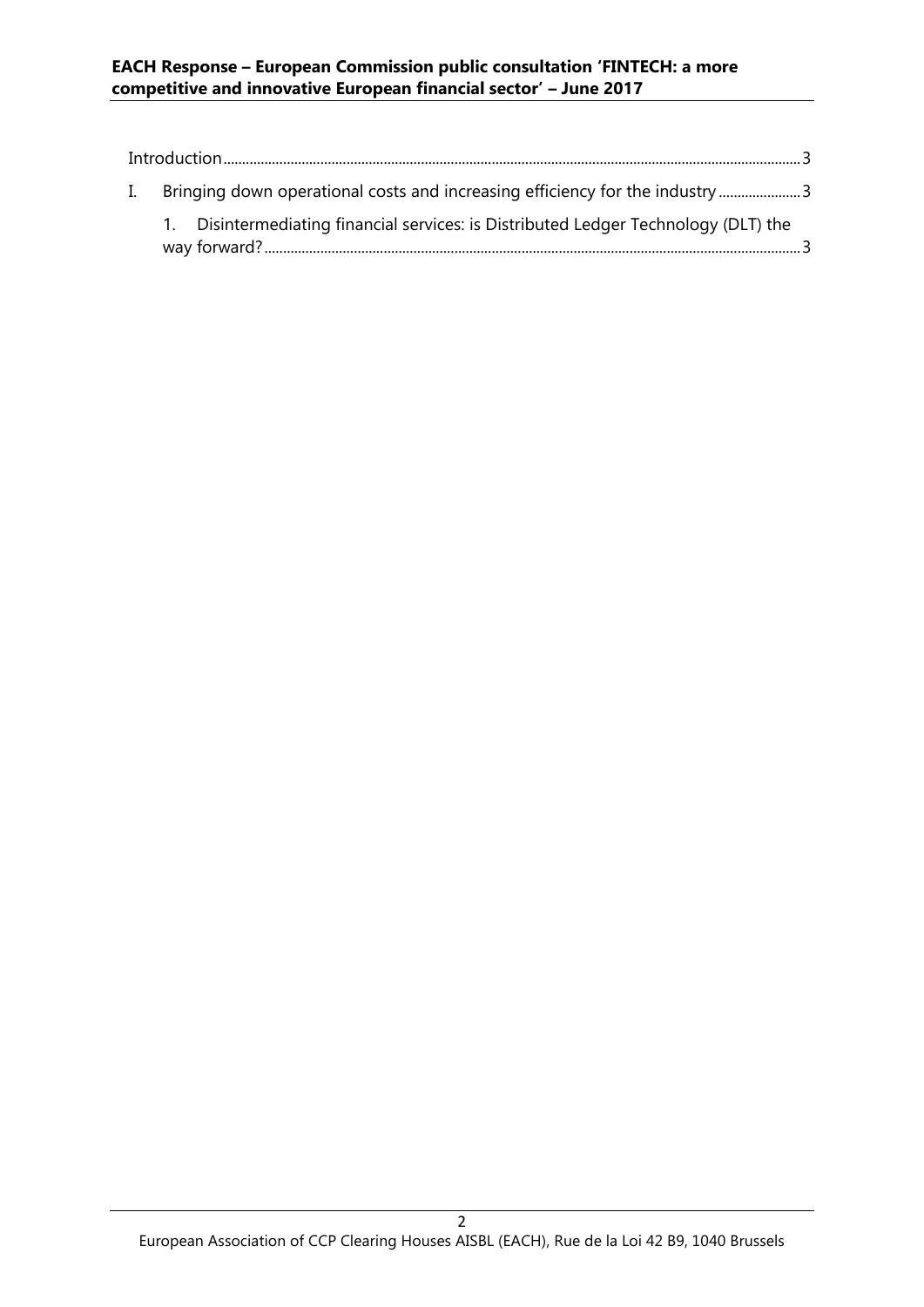### <span id="page-2-0"></span>Introduction

The European Association of CCP Clearing Houses (EACH) represents the interests of Central Counterparty Clearing Houses (CCPs) in Europe since 1992. EACH currently has 20 members from 15 different European countries and is registered in the European Union Transparency Register with number 36897011311-96.

EACH appreciates the opportunity to provide feedback to the European Commission 'Public consultation on FINTECH: a more competitive and innovative European financial sector' (hereafter called 'The consultation').

## <span id="page-2-1"></span>I. Bringing down operational costs and increasing efficiency for the industry

<span id="page-2-2"></span>1. Disintermediating financial services: is Distributed Ledger Technology (DLT) the way forward?

**Question 2.7: Which DLT applications are likely to offer practical and readily applicable opportunities to enhance access to finance for enterprises, notably SMEs? Question 2.8: What are the main challenges for the implementation of DLT solutions (e.g. technological challenges, data standardisation and interoperability of DLT systems)?** 

**Question 2.9: What are the main regulatory or supervisory obstacles (stemming from EU regulation or national laws) to the deployment of DLT solutions (and the use of smart contracts) in the financial sector?**

### **1. Introduction**

CCPs have always promoted the integrity, efficiency and transparency of global financial markets and the technological and other infrastructure advancements that have characterised the evolution of markets in recent years. These changes have been the catalyst for the development of more competitive, more efficient, and more transparent markets, as well as substantial improvements and innovation in risk management and regulatory capabilities. More recently, technological advances, regulatory pressures, and capital constraints are pushing the financial services industry to rethink many of its processes and structures, in order to facilitate cost reduction, and to make clearing and settlement more efficient. As these technologies advance, and are more widely adopted, they offer a more efficient means for market participants and market infrastructures to more efficiently manage their risk. It is perhaps too early to tell how far-reaching an impact these technologies will have on how participants trade, clear and report, but development is progressing at pace.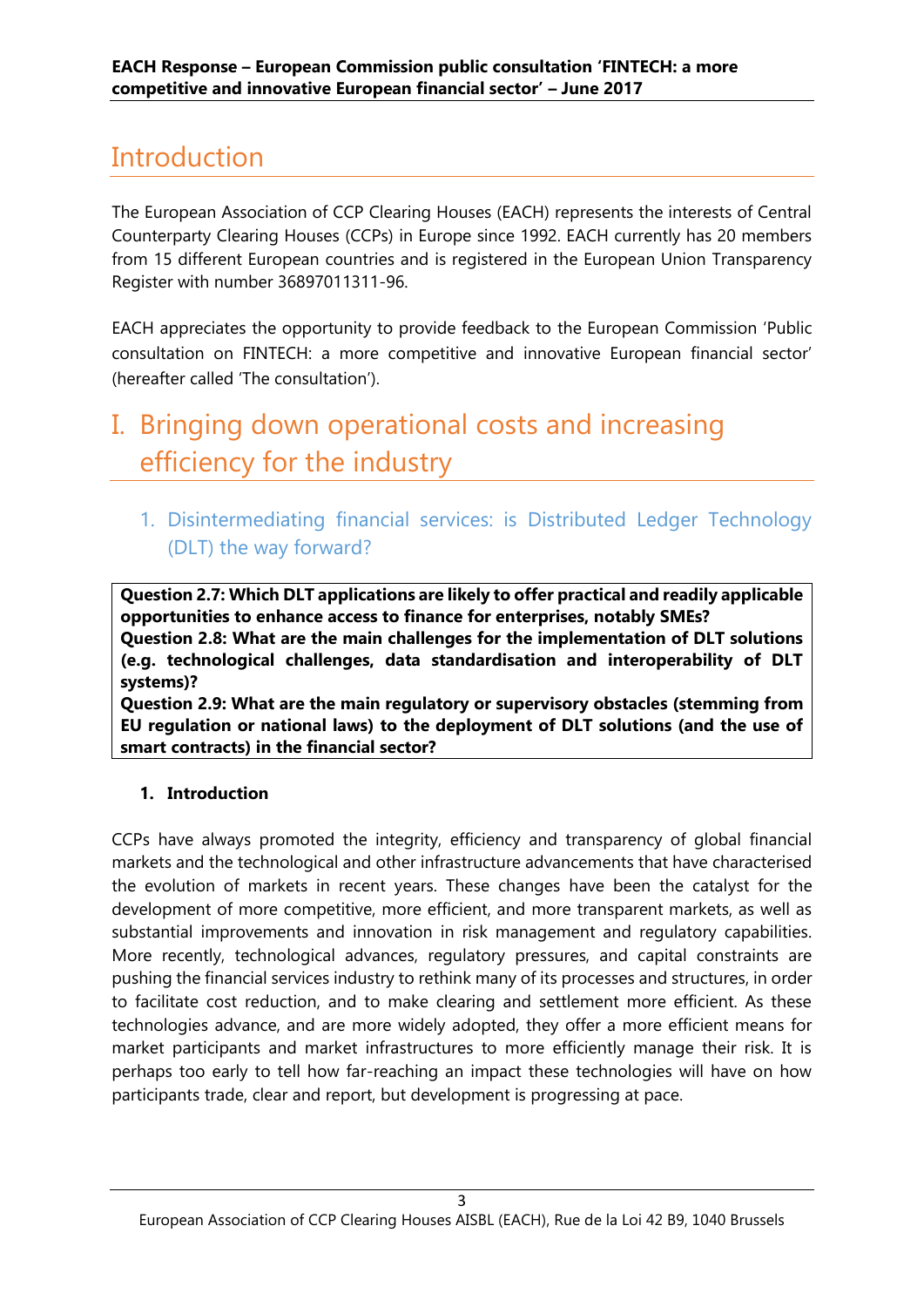EACH members understand the potential impact that Fintech and DLT technologies may have on the CCP business and on financial markets more generally, and are involved in initiatives to encourage the development and to explore the application of such technologies.

### **2. Main Challenges for the implementation of DLT solutions**

EACH members do not consider there to be weaknesses in the current organizational or operational structure of European CCPs but acknowledge that some market practices might be capable of being made more efficient. However, the scope for creating such efficiencies existed prior to the advent of recent Fintech technologies. What Fintech has done is to grab the attention of the industry, and present an opportunity to question some of the market practices that exist today. There are possibly also alternative solutions to achieving some of these efficiencies than the approach that DLT technologies provide.

EACH members believe that the following issues should be taken into account in the implementation and deployment of DLT solutions:

• **Technological challenges** - We believe that DLT may not only make the reconciliation process faster and more efficient but it may potentially make it unnecessary since the records are shared among participants. **It currently seems unclear what the impact would be on the current value chain of market infrastructures**: trading venues, CCPs, CSDs, CSD participants, final beneficiaries, etc. While every actor of the value chain currently plays a very specific role, market infrastructures are in constant evolution as a result of innovation and client demand, and therefore changes to the value chain as we know it cannot be discarded. CCPs have a proven track record of market adaption as shown by the constant evolution of their risk management techniques subject to client demand and in line with regulation. It would be **necessary to spend time to perform proof of concepts and to test the capabilities of DLT technologies**. This will help identify opportunities where DLT are the most appropriate approaches, or bring to light other technologies or approaches that can achieve greater efficiency. The CCP industry has spent considerable resource building infrastructure that works, is robust, and is scalable. There is potential for the application of new technologies to this infrastructure, but there is a question to be asked about how these technologies are going to improve of the existing systems and market structure.

It is important to remember that DLT is fundamentally a communication tool, relying on existing structures to transfer funds and securities in response to changes to the ledger. Whilst there may at some point exist the capability within DLT to provide instruction to prompt the exchange of margin or collateral between counterparties, at this stage the actual transfer must be performed via an underlying payment system (i.e. an interbank system), which operates outside DLT arrangements. We believe that it will eventually be the market itself that will decide if such a change to the value chain is worthwhile. **Any technology solutions, whether DLT based or otherwise, cannot be**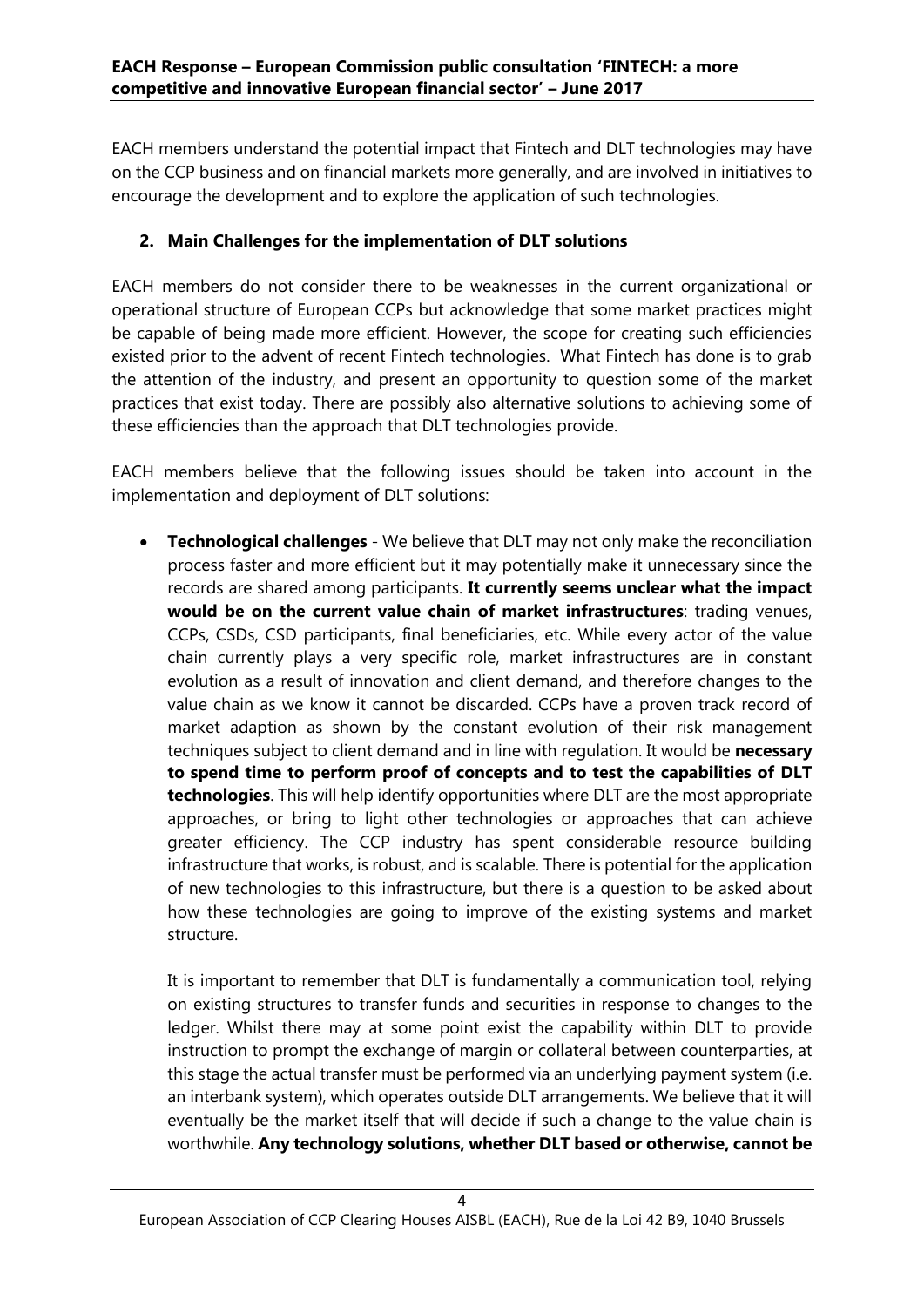**adopted in isolation**. They will need to integrate with the network of existing systems, business processes and market structure.

It should be kept in mind that different market participants will also have different views as to which improvements technology developments should focus, whether that be in terms of speed or functionality, reduction of costs or manual processes, or the creation of new offerings.

• **Common industry standards/best practices** – Common industry standards are a major part of this process because an **important part of many of these technologies is the network effect**. They are not like typical industry developments, in which market participants build something proprietary. With these technologies, if there are not enough people in the network, then the true benefits will not be derived. For these reasons, EACH members consider that current CCP structures, processes and established methods of risk management are likely to still to be important in a Fintech environment.

As with all technological advances, **EACH would support the move towards DLT to be driven by industry and business needs, rather than regulatory edict**, to ensure the technology meets the needs of market participants. It should be avoided that a fintech company which is essentially performing the same service as a regulated company, such as an exchange or CCP, has a comparative cost advantage performing that service, due to the fact that it is not regulated. If the industry moves in this direction, common principles to ensure best practices should be established when it comes to setting up and operating distributed ledgers. Further down the path when the technology and potential solutions becomes more mature the risk of multiple digital ledgers lacking any interoperability at a technical and business level as well as any potential operational fragmentation of the securities market should be considered.

- **Automation of the clearing process** We believe that it would be **unlikely to achieve a full automation for all post-trade services**, in particular of the clearing process, given the regulatory and business complexity of automating some services and essential functions. Hybrid models are likely to be first developed for products and services where automation will create greater efficiencies. Application to large scale and heavily regulated activities will take more time. There are some crucial aspects to the clearing process that will remain outside of automated processes, including default and crisis management as well as key functions of risk management.
	- o **Counterparty risk of certain securities transactions** The incorporation of cleared transactions within the scope of a DLT environment would have no effect on the period to which one counterparty is exposed to the default of the other, and this credit risk must still be effectively managed until the contract in question is settled. Whilst DLT may support the ability of market infrastructures,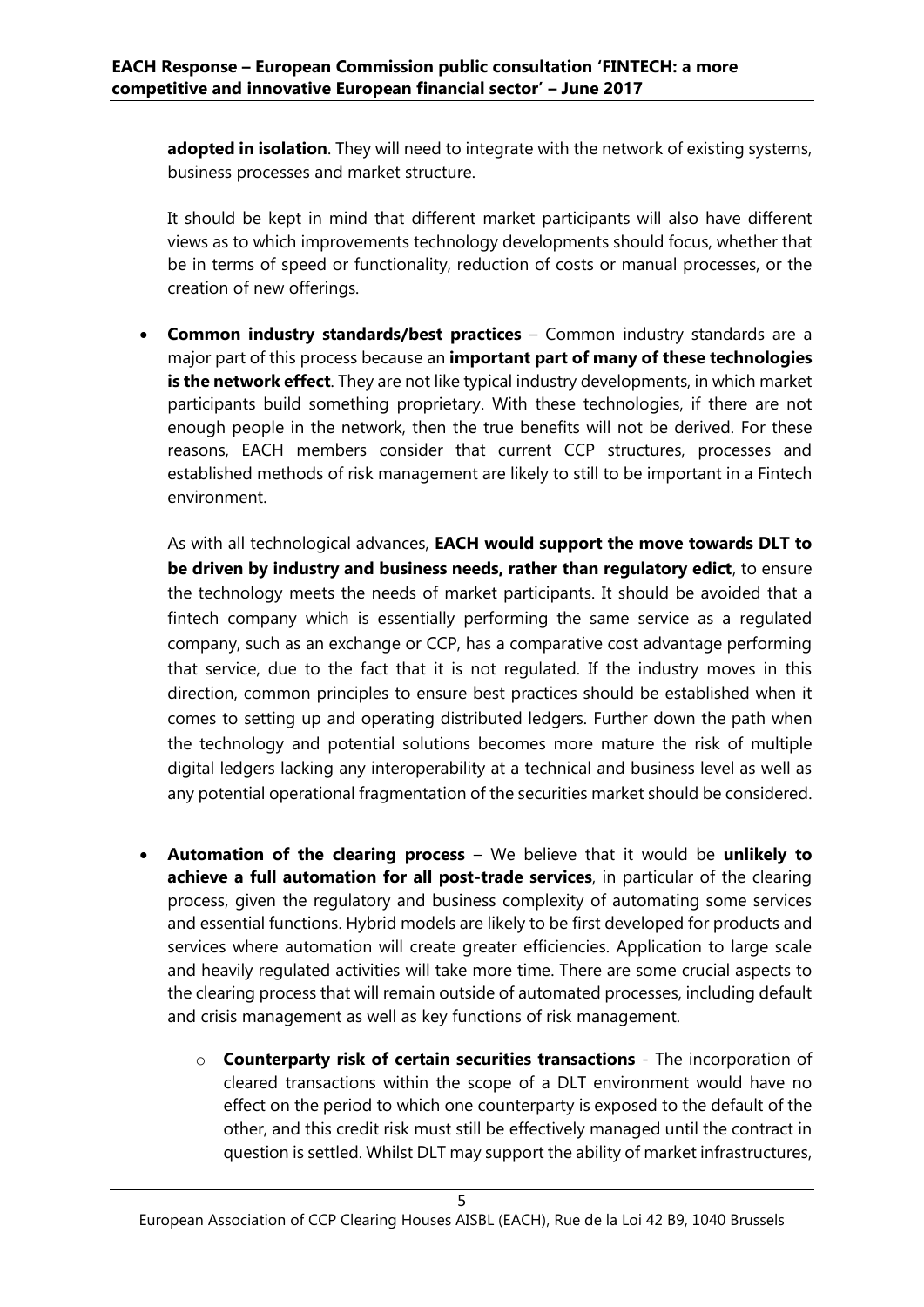especially CCPs, to manage this risk, the introduction of these technologies would do nothing, in and of itself, to eliminate the risk. These **risks will remain in financial markets even where certain processes are carried out within a DLT environment, and the role of CCPs, and other market infrastructures, will therefore remain important** in mitigating and managing these risks.

DLT presents the **possibility to reduce the settlement cycle**, thus reducing counterparty risk. It should be noted however that shorter settlement cycles (and even T-instant) are not a unique advantage of DLT, and indeed could be performed on many current systems. In the case of CCPs, DLT may indeed eliminate the counterparty risk of certain transactions (e.g. securities and repos) and remove the need for CCP clearing for some contracts, but this is only in those instances where the trading is either on DLT or can be transferred to the clearing system in real-time (if outside DLT), e.g. T-instant. In other cases, CCP clearing would still be required, specifically for derivatives contracts where the risk to the counterparties extends beyond initial execution of the trade and requires management and maintenance of margin throughout the life of the contract.

As long as DLT works on full pre-funded basis, the DLT can indeed eliminate the counterparty risk of certain transactions. However, **the benefits of CCP clearing go beyond settlement**. DLT does not reduce the risk of a bilateral counterparty defaulting on obligations to its trading partners, a risk that CCP clearing reduces by guaranteeing performance of trades. CCPs additionally perform a series of risk, collateral, and default management processes that cannot be directly replaced by DLT.

**EACH thinks it is important not to forget the amount and value of judgement based risk assessment** that individuals within market infrastructures, particularly CCPs, play both on an ongoing basis and in stressed scenarios. We doubt that a smart contract could be responsible for triggering a declaration of default of a member without some human involvement. We therefore believe that there will continue to be a necessary and fundamental role to be played by market infrastructures in financial markets, even where certain aspects of those markets operate within a DLT environment.

o **Sharing of data for reporting** - We generally **support DLT as a potential benefit to facilitate the collection, consolidation and sharing of data** for reporting. We have to take into consideration that during any implementation and transition phase, DLT would operate in parallel to other systems, thus **requiring reference to multiple sources** in order to maintain complete oversight.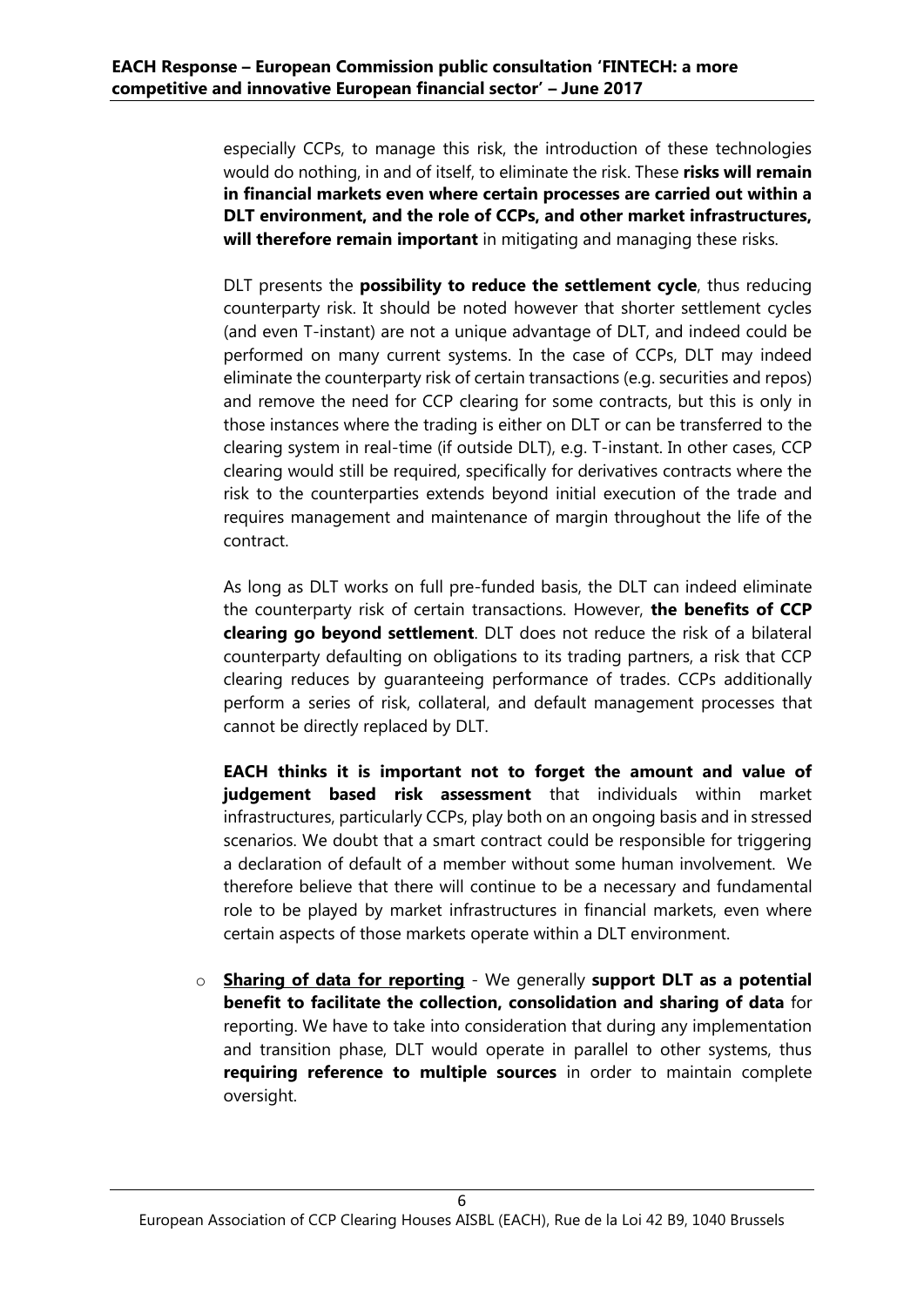Even assuming full deployment of DLT where applicable, certain processes or asset classes may not be suited to a DLT environment and may operate on separate systems, thus requiring again multiple sources to be consulted in order to maintain a complete picture. Moreover, a single source of truth implies a single DLT system in use. After consideration by the industry, it may be determined that there is not a single DLT that will serve all of the needs of the market, requiring multiple DLTs to be deployed and more than one record to be monitored. Further, generally we question some assumptions that DLT can handle a theoretically unlimited amount of information at an increased speed. Currently, the technological capabilities can be increased by sufficient investment by the respective market participant. Therefore, the **collection, consolidation and sharing of data for reporting, risk management and supervisory purposes appears to be self-limiting via DLT**.

While a DLT can be offered as an open technical environment (e.g. public technology), it is highly likely that distributed ledgers, as applied to securities markets would be permissioned, ensuring only permissioned parties have access to data in applicable distributed ledgers. Nodes might have specific roles for respective functions (e.g. participating node or view-only node, such as regulatory bodies, supervisory authorities, etc.). **Oversight could be hence ensured, provided that specific access rights are put in place**, and particular participants are granted such privileged access.

On **regulatory reporting**, if supervisory authorities have a direct access as an observing node to all information relating to their regulated entities on the DLT available, **additional investment in technology on the recipients' side may be necessary to ensure they can collect and analyse the data directly from the Ledger**. The manner in which regulators, trade repositories and other entities engage in regulatory reporting may need to be reconfigured in order to assist such bodies in parsing the available information efficiently and at sufficient speed. We further note that reports designed for audiences that do not have access to the DLT (e.g. public audiences) or that follow templates not supported by DLTs would continue to require reporting services.

- **Security**  While it is a widely held assumption that DLT is sufficiently secure to be used in financial markets, we would encourage that this assumption **be tested and verified prior to the productive use of DLT**. During the course of the implementation of DLT, it is key to have an agreed industry and international standard for data protection and confidentiality options for market participants. It is crucial that the high level of transparency provided by DLT does not conflict with the confidentiality obligations required for financial market participants.
- **Costs**  A variety of new technologies present possibilities for cost reduction and reduction in the need for manual processes, and these benefits are not solely limited